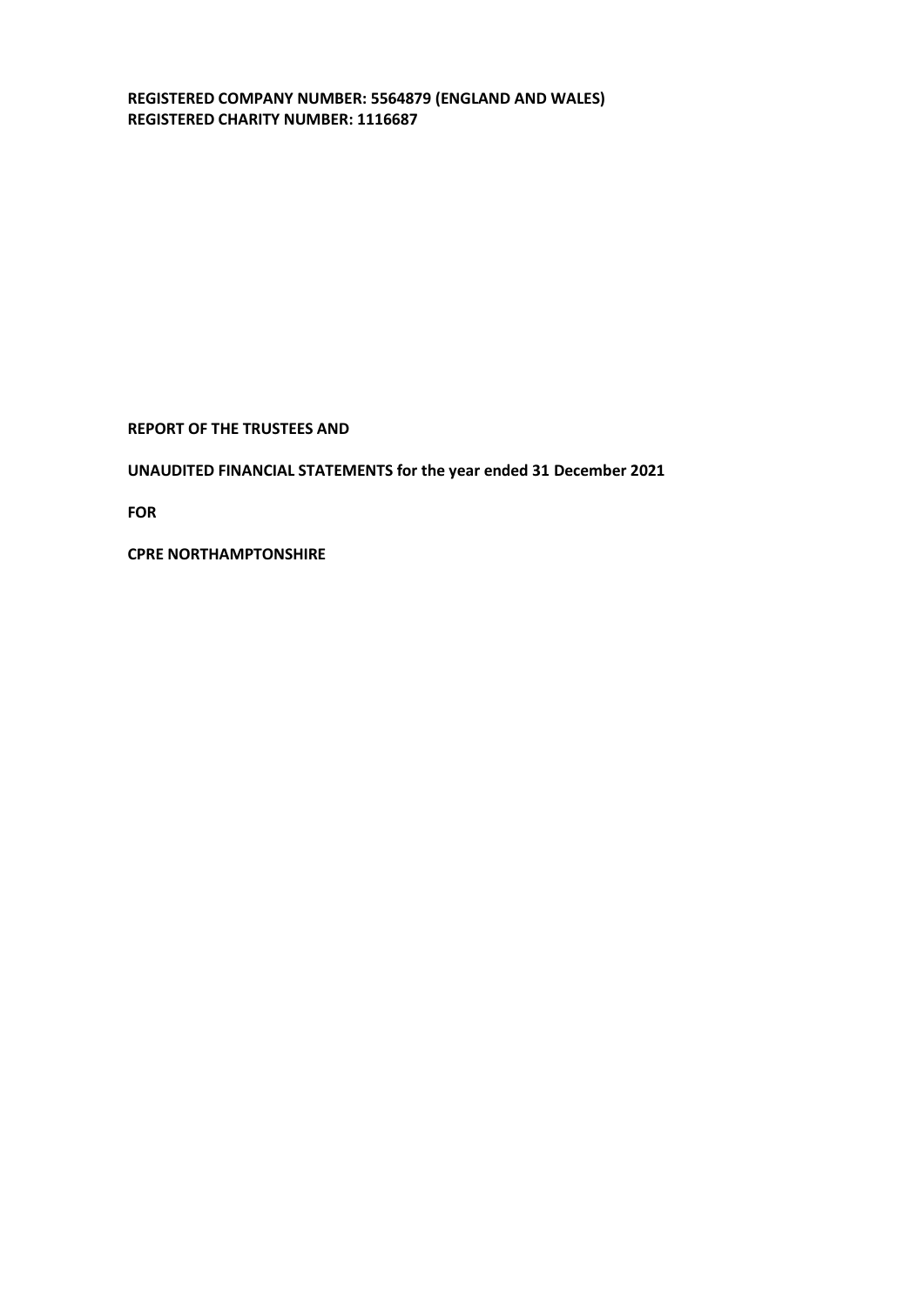# **CONTENTS OF THE FINANCIAL STATEMENTS for the year ended 31 December 2021**

|                                          | Page   |
|------------------------------------------|--------|
| Report of the Trustees                   | 1 to 3 |
| Independent Examiner's Report            | 4      |
| <b>Statement of Financial Activities</b> | 5      |
| <b>Balance Sheet</b>                     | 6      |
| Notes to the Financial Statements        | 7 to 9 |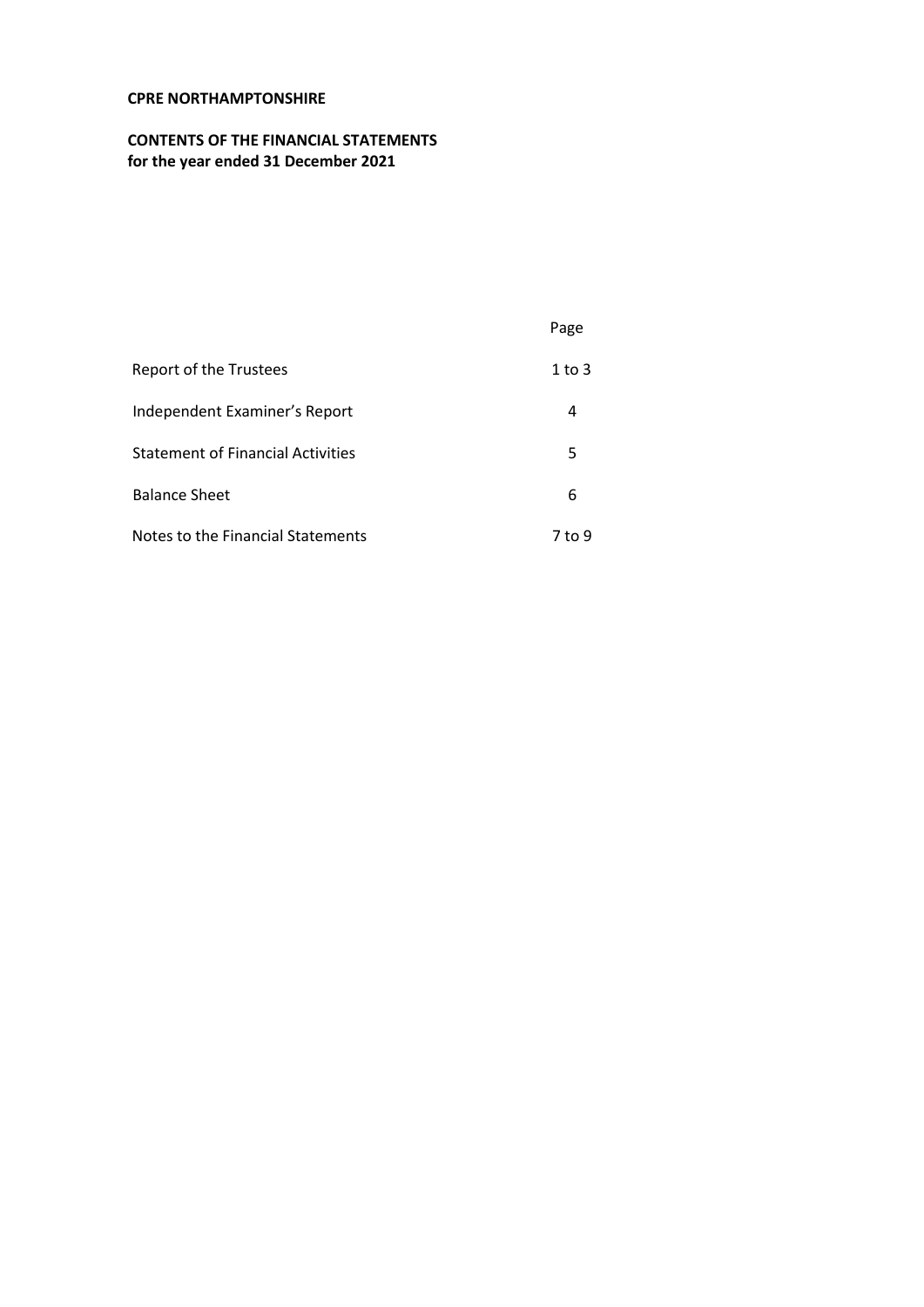## **REPORT OF THE TRUSTEES for the year ended 31 December 2021**

The Trustees, who are also directors of the Charity for the purposes of the Companies Act 2006, present their report and the financial statements of the Charity for the year ended 31 December 2021. The Trustees have adopted the provisions of the Statement of Recommended Practice 'Accounting and Reporting by Charities' (FRS 102).

### **REFERENCE AND ADMINISTRATIVE DETAILS**

Registered Company number: 5564879 Registered Charity number: 1116687 Registered Office: 2 Stone Cottages, Newlands, Brixworth, Northampton, NN6 9DN

Trustees:

| P T S Parsons        | M F Miller - appointed 29 March 2021                          |
|----------------------|---------------------------------------------------------------|
| Sir Paul Hayter      | R R Halvorsen - appointed 15 November 2021                    |
| R J L Jones          | G Carverhill - appointed 24 January 2022                      |
| A J Mayes            | W Heelan - appointed 11 January 2021, resigned 6 April 2021   |
| <b>B</b> K Skittrall | J A Day - resigned 5 July 2021                                |
|                      | A J Powles - resigned 5 July 2021                             |
|                      | P M Aiers - appointed 29 March 2021, resigned 24 January 2022 |
|                      | P J Hopkins - resigned 24 January 2022                        |

Company Secretary: R J L Jones

### **STRUCTURE, GOVERNANCE AND MANAGEMENT**

**Governing document**: The Charity is controlled by its governing document and constitutes a company limited by guarantee, as defined by the Companies Act 2006.

The Company was incorporated on 15 September 2005 and the liability of each member, in the case of the Company being wound up, is limited to £1. The Company was formed to take over the activities of the previously unincorporated charity, The Council for the Protection of Rural England (Northamptonshire Branch) Charity Number 214533. It changed its name from The Northamptonshire Branch of the Campaign to Protect Rural England to CPRE Northamptonshire on 16 October 2017.

**Recruitment and appointment of new trustees**: To enhance the potential pool of trustees the Charity advertises in its thrice yearly newsletter and on its website. In the event of particular skills being lost through retirement, individuals are approached to offer themselves for election as trustees.

**Induction and training of new trustees**: The Company Secretary advises new trustees about their duties as trustees. Whenever possible, every person appointed will work alongside the retiring trustee to familiarise him/herself with the duties required and the range of work undertaken by the Charity.

**Organisational structure**: The directors of the Company are also charity trustees for the purposes of charity law. Under the Memorandum and Articles the directors are known as the Executive Committee and are elected to serve for a period of one year at the end of which they must offer themselves for re-election at the Annual General Meeting.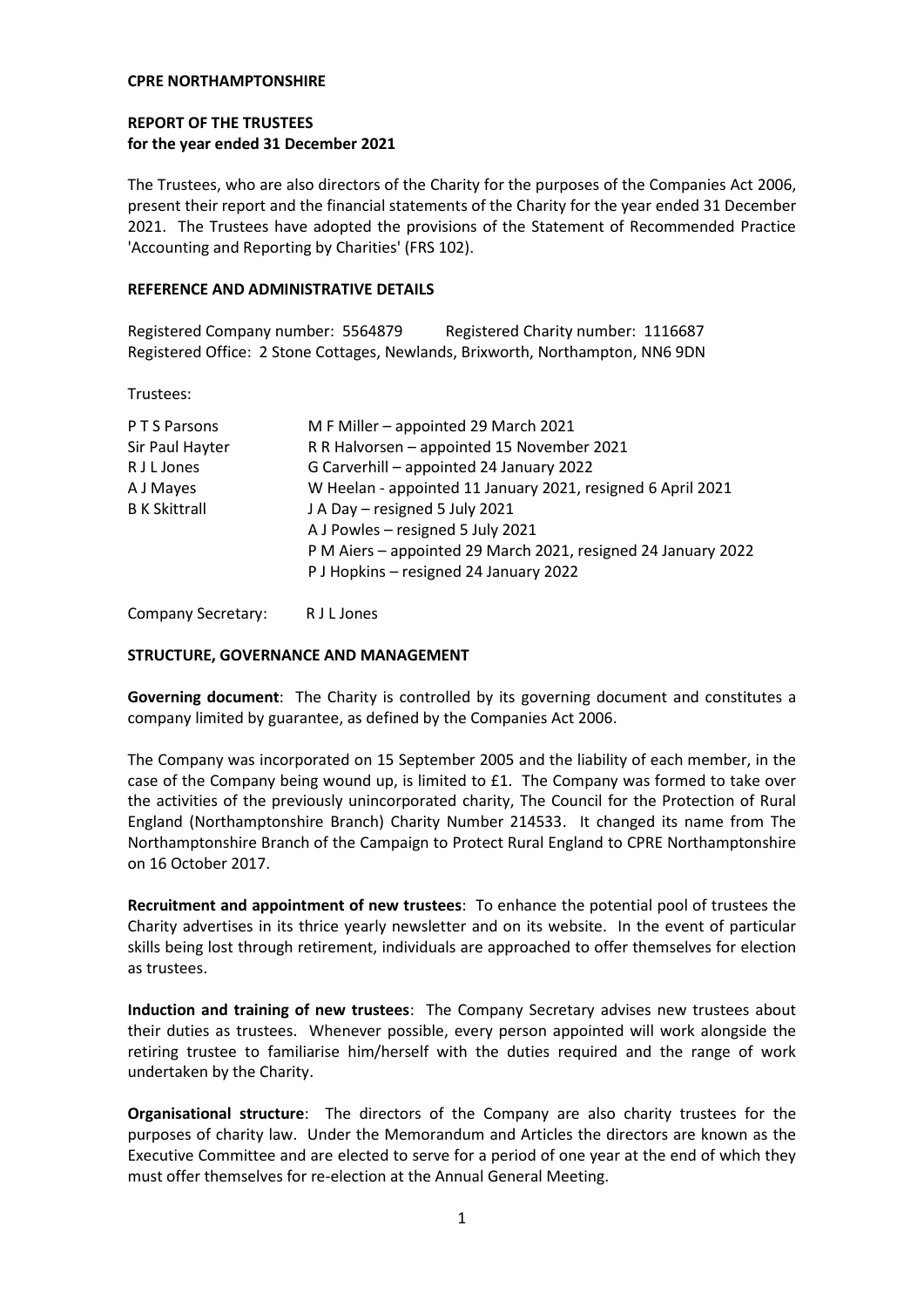## **STRUCTURE, GOVERNANCE AND MANAGEMENT (continued)**

**Related parties**: The Charity is the Northamptonshire branch of the national charity, The Campaign to Protect Rural England (Charity Number 1089685).

**Risk management**: The Trustees have a duty to identify and continually review the risks to which the Charity is exposed and to ensure appropriate controls are in place to provide reasonable assurance against fraud and error. Internal risks are minimised by the maintenance of procedures for the authorisation of all transactions and projects.

A forward plan is in place and is reviewed every year by the Executive Committee and updated as circumstances change. It is in operation to give direction to the Charity going forward. The plan identifies campaigning strategies and projects and efforts to maximise membership.

## **OBJECTIVES AND ACTIVITIES**

**Objectives and aims:** The Charity campaigns for the protection of the countryside and for sustainable development. The Executive Committee seeks to ensure that these objectives are reflected in its activities. The Charity's objectives and principal activities include ensuring that all development proposals in Northamptonshire meet the following criteria:

- proposals are not harmful to the environment
- the countryside is protected while towns are revived and regenerated to make them more attractive places to live in
- there is reliable and affordable public transport with realistic alternatives to new roads
- democracy is put back into planning so that the voice of local communities is heard by local planners
- adequate infrastructure is provided in advance of all new developments

Within the constraints of Covid-19, the activities for the year continued to focus on campaigning to achieve the above aims and on inevitably limited fundraising so that the future of the Charity is on a sound basis. The strategies employed by the Charity to achieve this include the following:

- regular publication of the members' newsletter
- maintaining and developing an informative website at www.cprenorthants.org.uk
- arranging workshops for parish councils on planning issues
- presentation of design awards to recognise contemporary developments that have added to the quality of the environment and to our enjoyment of it
- presentation of community awards to recognise outstanding community projects
- encouraging local communities to combat the scourge of litter

The Executive Committee seeks to make the Charity more relevant to changes in planning regulations and modern culture. Members are asked to give their views and, where appropriate, these are incorporated into the forward plan. Volunteers represent an important resource and make a significant contribution to the work of the Charity. The contribution of the Technical Secretaries Group is particularly valuable.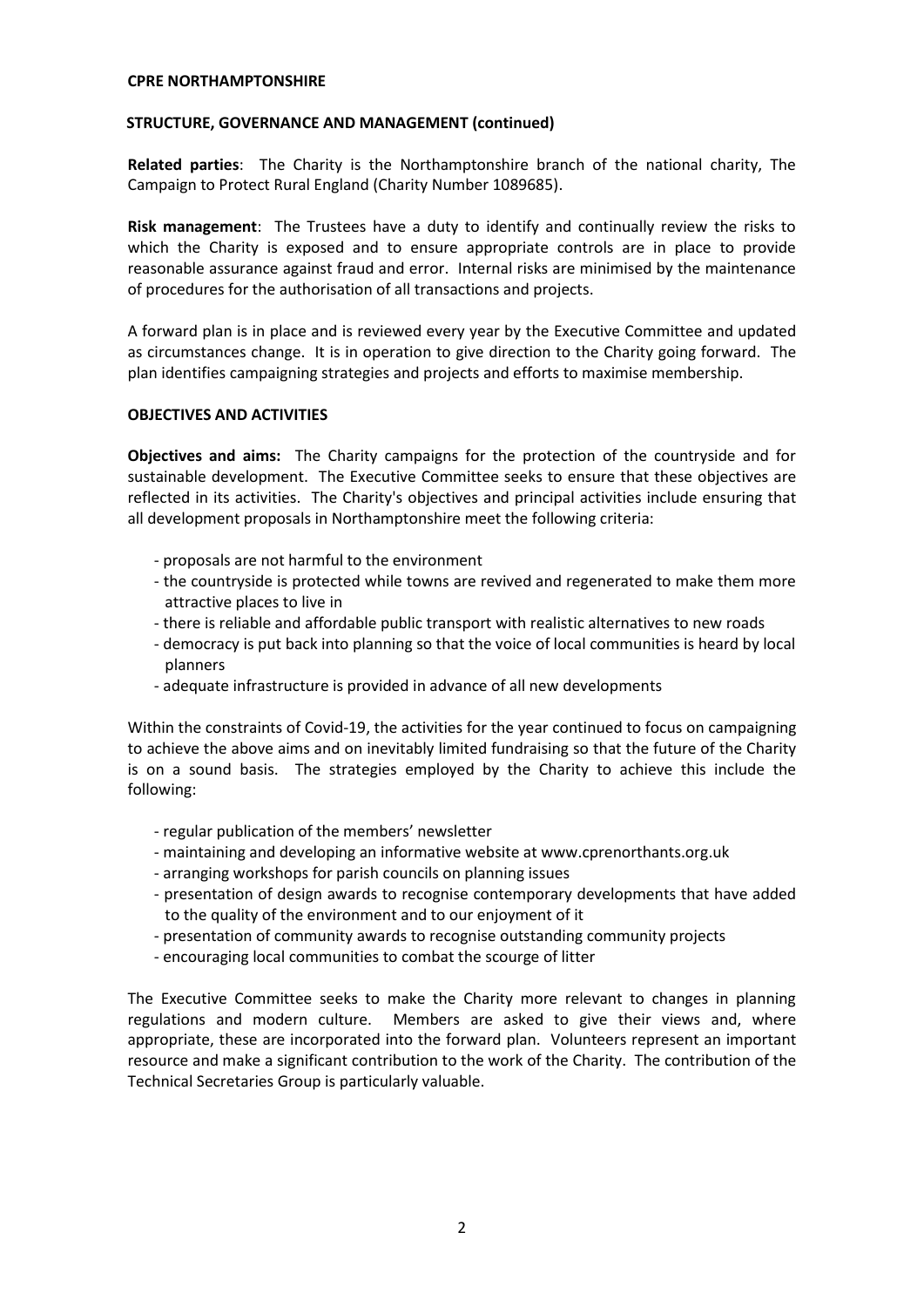### **OBJECTIVES AND ACTIVITIES (continued)**

**Public benefit:** The Trustees confirm that they have complied with the duty in Section 4 of the Charities Act 2011 to have due regard to the Charity Commission's general guidance on public benefit. They have referred to the Charity Commission's guidance on public benefit when reviewing the aims and objectives and in planning future activities. In particular the Trustees consider how planned activities will contribute to the aims and objectives they have set. The Trustees ensure that these activities are carried out for the public benefit by delivering services that are valued by the people they support and assist those with responsibility in the sector to develop and adopt best practice, thereby promoting a transparent and efficiently managed charity that engenders public confidence and trust.

## **ACHIEVEMENTS AND PERFORMANCE**

Our overriding objective remains the protection of our countryside and its ongoing prosperity. Our main focus is planning and our Technical Secretaries continue to work hard in their scrutiny of individual planning applications and other more far-reaching proposals affecting the County's infrastructure. Through our planning roadshows we endeavour to help parish councils learn more about the planning process. Every two years we seek through our design awards to encourage development that enhances the rural environment. In alternate years through our community awards we recognise the often quite outstanding efforts of rural communities and organisations to protect and improve the quality of rural life. We publish three newsletters each year to keep members informed of current issues, local and national, and of our approach to them. We encourage town and parish councils and other interested organisations to become involved in litter clearing, awarding cash prizes to the most successful and imaginative. The coronavirus pandemic has made impossible the fundraising events we usually hold to raise our profile and to meet the cost of the various activities described above. We hope that, as life returns to normal, we will be able to resume the face-to-face contact on which fundraising events depend.

### **FINANCIAL REVIEW**

**Review of the year**: During 2020 we took action to reverse a situation where we had for several years failed to achieve a surplus on Unrestricted Funds. We are pleased to report that, despite the restrictions Covid-19 placed on fundraising, 2021 ended with a surplus of £6,608. We expect our financial position to continue to improve over the foreseeable future. As the threat of Covid-19 recedes and fundraising becomes easier, we hope to have funds available to become more involved in those campaigning activities for which CPRE was established – the protection and enhancement of our beautiful countryside.

**Reserves policy:** The financial position of the Charity is regularly reviewed by the Executive Committee with the aim of holding unrestricted funds equivalent to not less than nine months of expenditure.

### **ON BEHALF OF THE BOARD:**

 Paul T S Parsons, Chairman 7 April 2022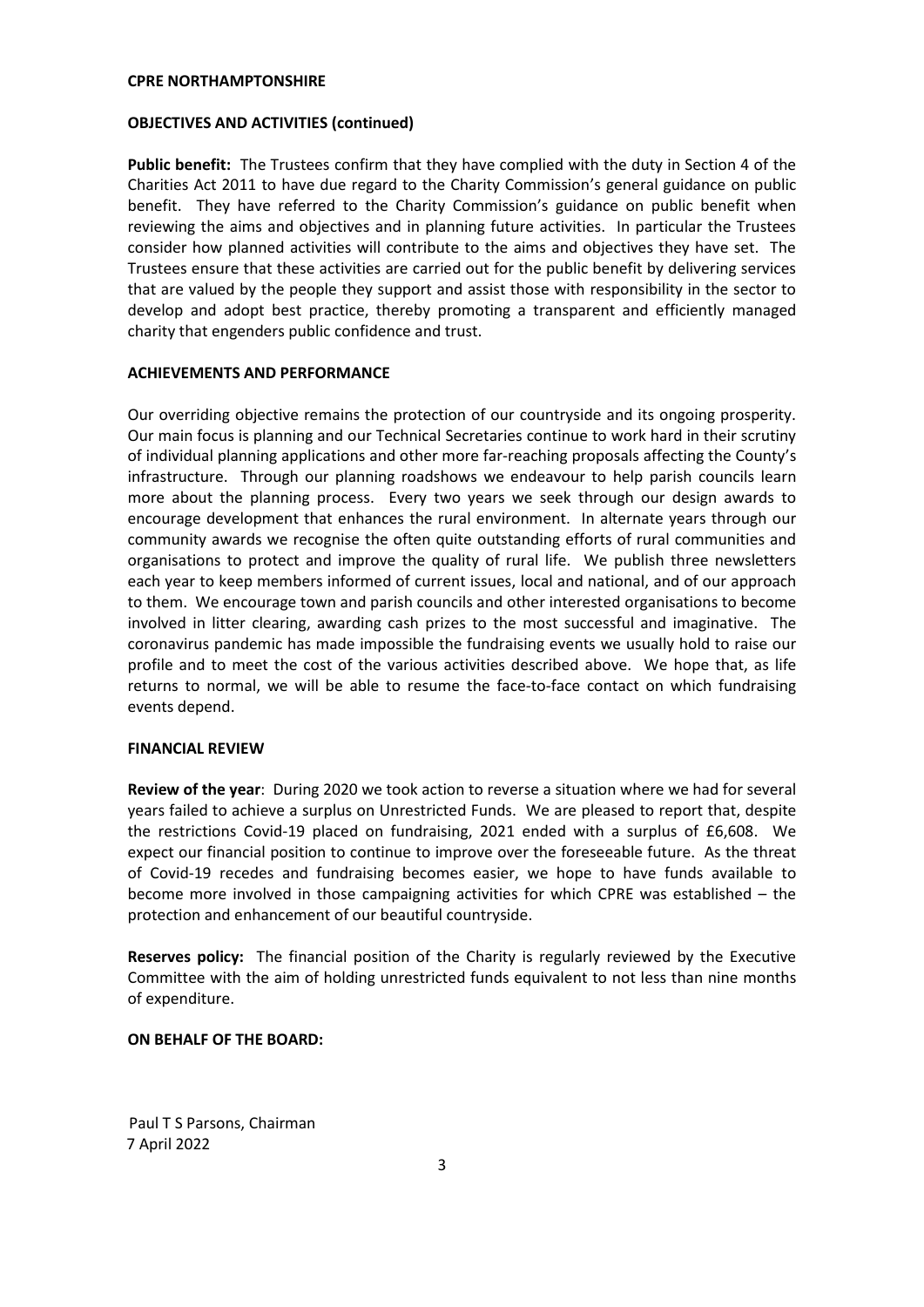## **INDEPENDENT EXAMINER'S REPORT TO THE TRUSTEES OF CPRE NORTHAMPTONSHIRE for the year ended 31 December 2021**

I report on the unaudited accounts of the Charity for the year ended 31 December 2021 set out on pages 5 to 9.

## **RESPECTIVE RESPONSIBILITIES OF THE TRUSTEES AND THE INDEPENDENT EXAMINER**

The Trustees (who are also directors of the company for the purposes of company law) are responsible for the preparation of the accounts. The Trustees consider that an audit is not required for this year under section 144(2) of the Charities Act 2011 (the 2011 Act) and that an independent examination is needed.

Having satisfied myself that the Charity is not subject to audit under company law and is eligible for independent examination, it is my responsibility to:

- examine the accounts under section 145 of the 2011 Act
- follow the procedures laid down in the general Directions given by the Charity Commission under section 145(5)(b) of the 2011 Act; and
- state whether particular matters have come to my attention.

## **BASIS OF INDEPENDENT EXAMINER'S REPORT**

My examination was carried out in accordance with the general Directions given by the Charity Commission. An examination includes a review of the accounting records kept by the Charity and a comparison of the accounts presented with those records. It also includes consideration of any unusual items or disclosures in the accounts and seeking explanations from you as Trustees concerning any such matters. The procedures undertaken do not provide all the evidence that would be required in an audit and consequently no opinion is given as to whether the accounts present a "true and fair view" and the report is limited to those matters set out in the statement below.

### **INDEPENDENT EXAMINER'S STATEMENT**

In connection with my examination no matter has come to my attention:

- (1) which gives me reasonable cause to believe that in any material respect the requirements:
	- to keep accounting records in accordance with section 386 of the Companies Act 2006; and
	- to prepare accounts which accord with the accounting records and comply with the accounting requirements of section 396 of the Companies Act 2006 and with methods and principles of the Statement of Recommended Accounting Practice and Reporting by Charities

have not been met; or

(2) to which, in my opinion, attention should be drawn in order to enable a proper understanding of the accounts to be reached.

D H KELLAND FCA Independent Examiner MEADOWS & CO Limited, Chartered Accountants Headlands House, 1 Kings Court, Kettering Parkway, Kettering

7 April 2022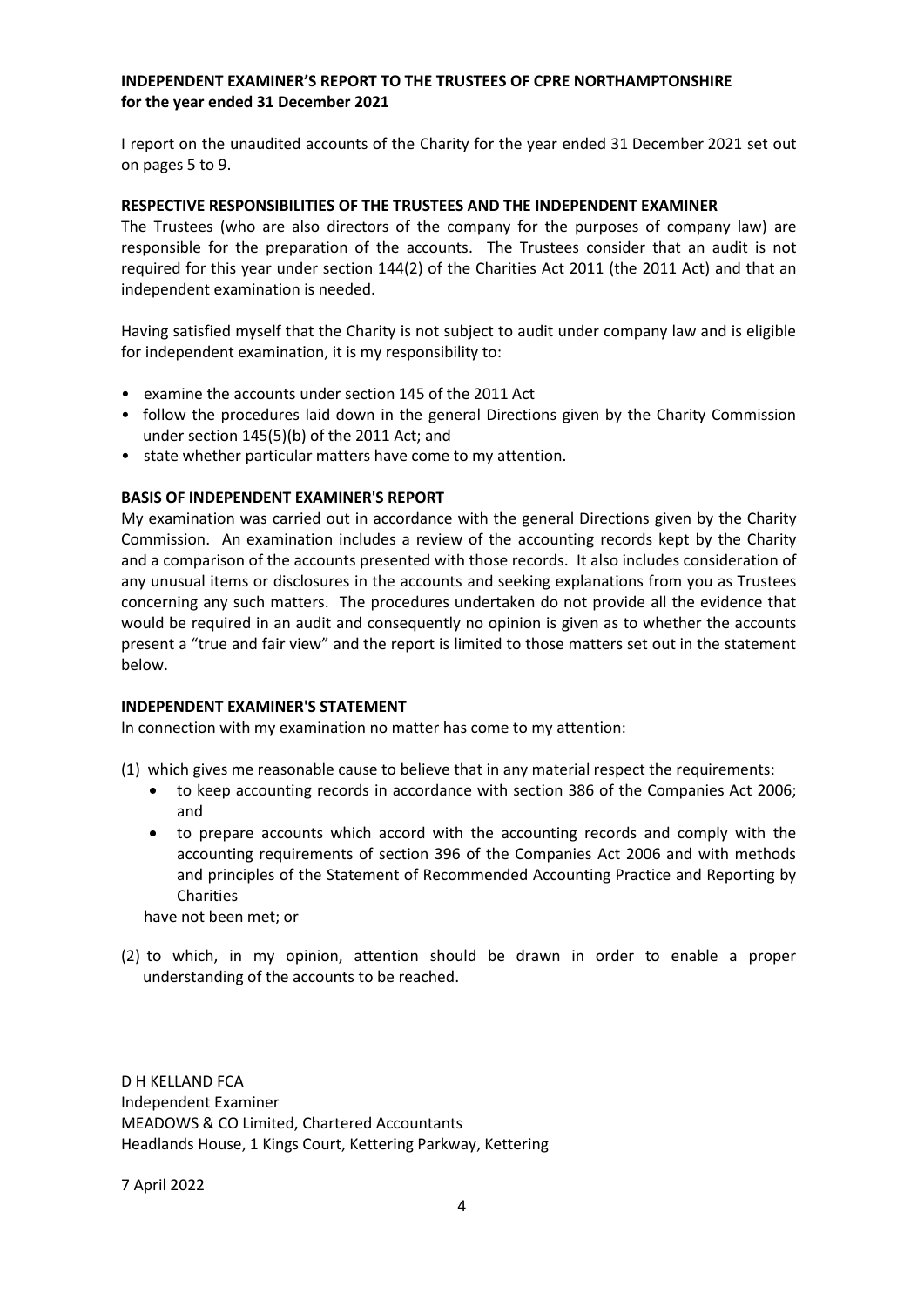# **STATEMENT OF FINANCIAL ACTIVITIES (incorporating the Income and Expenditure Account) for the year ended 31 December 2021**

|                                           | <b>Note</b>    |                     |                              |              |              |
|-------------------------------------------|----------------|---------------------|------------------------------|--------------|--------------|
|                                           |                | <b>Unrestricted</b> | <b>Restricted</b>            | <b>Total</b> | <b>Total</b> |
|                                           |                | <b>Funds</b>        | <b>Funds</b>                 | 2021         | 2020         |
| <b>INCOMING RESOURCES</b>                 |                |                     |                              |              |              |
| Voluntary Income                          | $\overline{2}$ | 10,395              |                              | 10,395       | 9,966        |
| Incoming Resources from:                  |                |                     |                              |              |              |
| - Donations towards Charitable Activities | 9              |                     |                              |              | 2,000        |
| - Activities for Generating Funds         | 3              | 893                 |                              | 893          | 461          |
| - Investment Income                       | 4              | 2                   | $\qquad \qquad \blacksquare$ | 2            | 18           |
| <b>Total Incoming Resources</b>           |                | 11,290              | $\qquad \qquad \blacksquare$ | 11,290       | 12,445       |
| <b>RESOURCES EXPENDED</b>                 |                |                     |                              |              |              |
| Costs of Generating Voluntary Income      | 5              | 4,682               |                              | 4,682        | 21,642       |
| <b>Cost of Charitable Activities</b>      | 9              |                     | 250                          | 250          | 1,500        |
|                                           |                | 4,682               | 250                          | 4,932        | 23,142       |
|                                           |                |                     |                              |              |              |
| <b>NET INCOMING RESOURCES</b>             |                | 6,608               | (250)                        | 6,358        | (10,697)     |
| <b>Total Funds brought forward</b>        |                | 6,188               | 10,000                       | 16,188       | 26,885       |
| <b>TOTAL FUNDS CARRIED FORWARD</b>        | 9              | 12,796              | 9,750                        | 22,546       | 16,188       |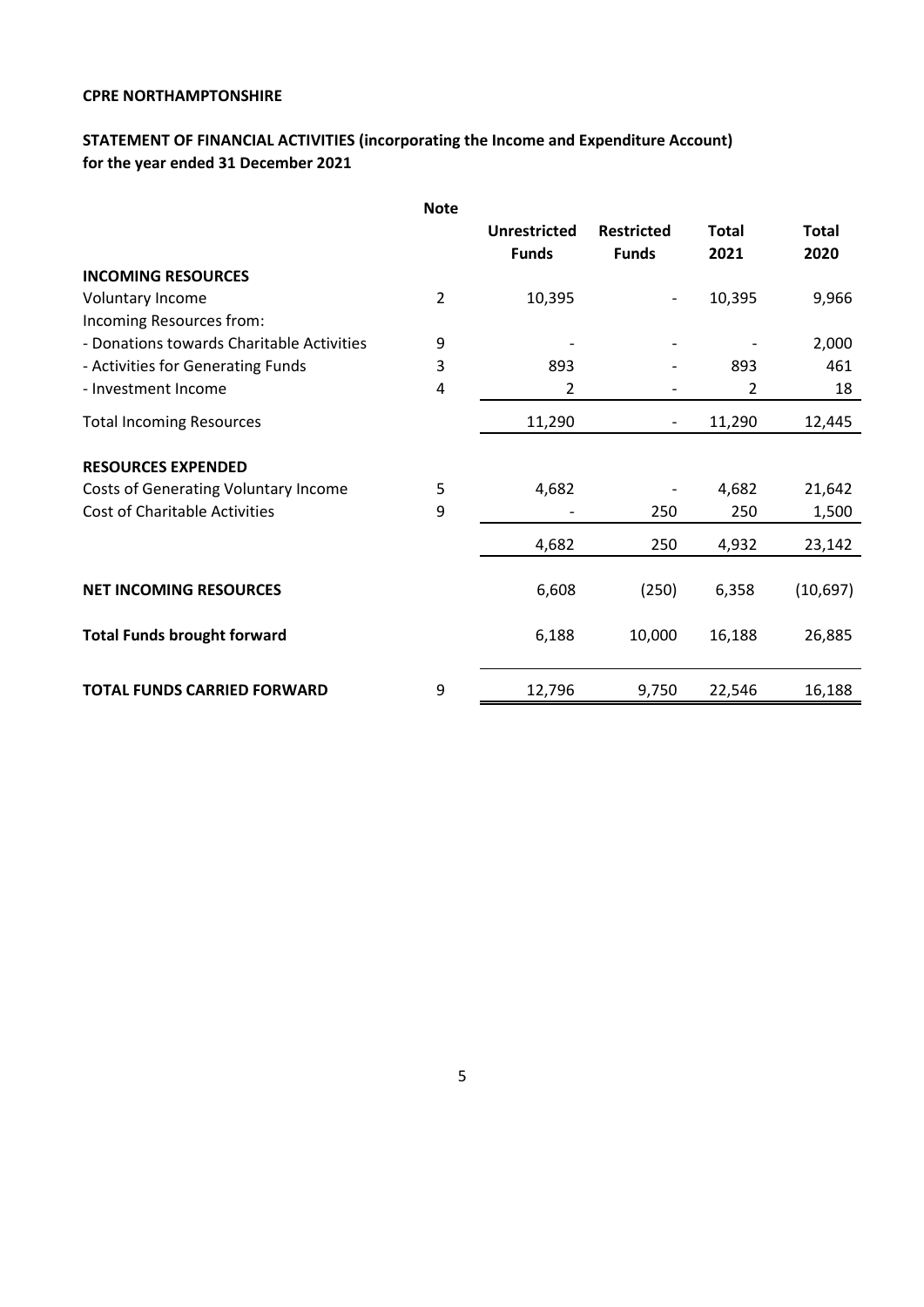### **Company registration number 5564879**

## **BALANCE SHEET as at 31 December 2021**

|                                      | <b>Note</b> | 2021   | 2020   |
|--------------------------------------|-------------|--------|--------|
|                                      |             | £      | £      |
| <b>CURRENT ASSETS</b>                |             |        |        |
| Debtors: amounts due within one year | 7           | 425    | 487    |
| Cash at Bank                         |             | 22,121 | 15,737 |
|                                      |             | 22,546 | 16,224 |
| <b>CURRENT LIABILITIES</b>           |             |        |        |
| Creditors                            | 8           |        | 36     |
| <b>NET CURRENT ASSETS</b>            |             | 22,546 | 16,188 |
|                                      |             |        |        |
| <b>FUNDS</b>                         |             |        |        |
| <b>Unrestricted Funds</b>            | 9           | 12,796 | 6,188  |
| <b>Restricted Funds</b>              | 9           | 9,750  | 10,000 |
|                                      |             | 22,546 | 16,188 |

For the year ending 31 December 2021 the Charity was entitled to exemption from audit under section 477 of the Companies Act 2006 relating to small companies.

Members' responsibilities:

- (i) The members have not required the Charity to obtain an audit of its financial statements for the year in question in accordance with section 476;
- (ii) The members acknowledge their responsibilities for complying with the requirements of the Act with respect to accounting records and the preparation of financial statements.

These financial statements have been prepared in accordance with the provisions applicable to companies subject to the small companies' regime.

These financial statements were approved by the Trustees on 7 April 2022 and are signed on their behalf by:

Paul T S Parsons - Chairman 7 April 2022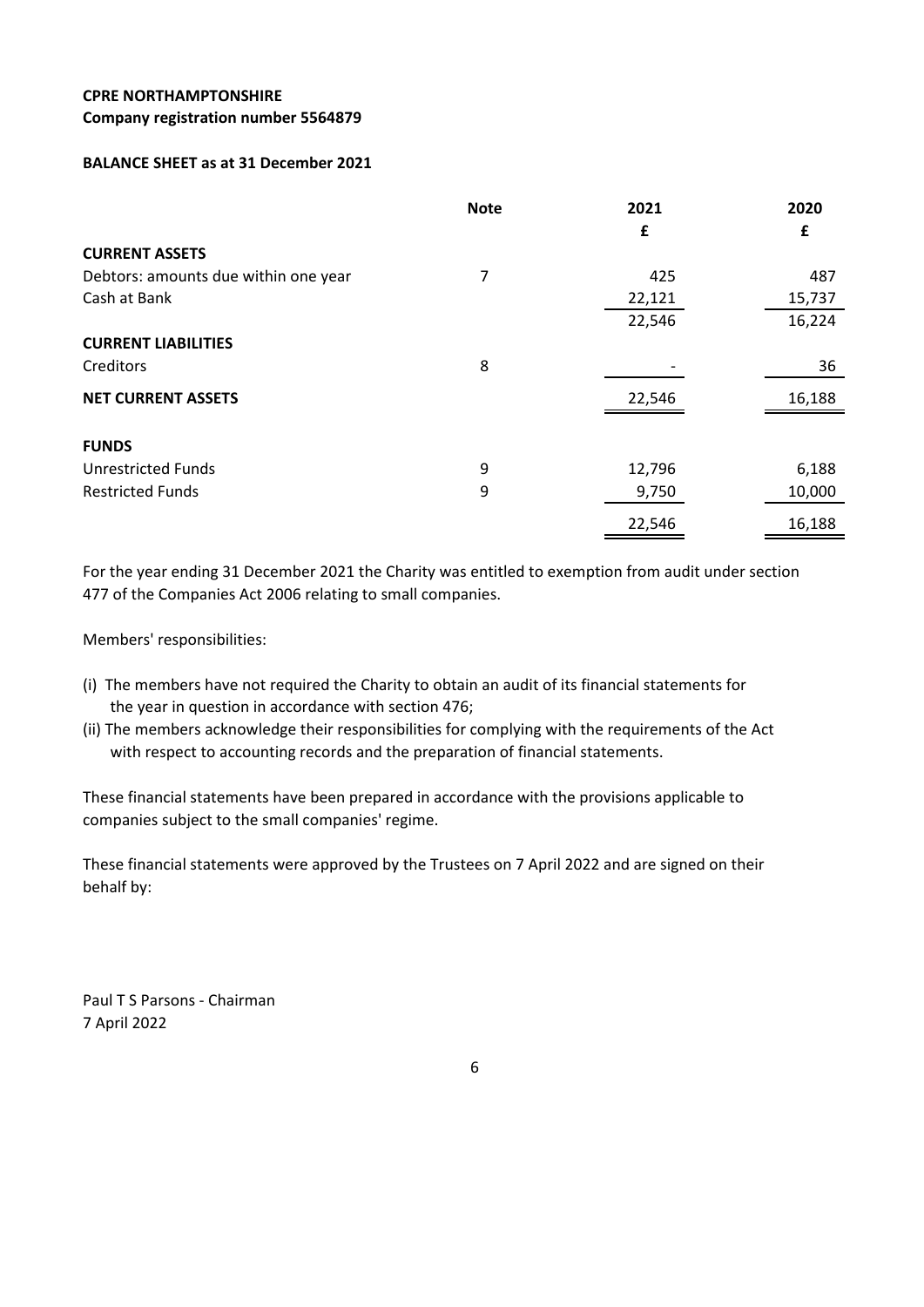## **NOTES TO THE FINANCIAL STATEMENTS for the year ended 31 December 2021**

### **1 GENERAL INFORMATION**

The Charity is a private company limited by guarantee, registered in England and Wales and a registered charity in England and Wales. The address of the registered office is Ivydene, 2 Stone Cottages, Newlands, Brixworth, Northampton, NN6 9DN.

### **STATEMENT OF COMPLIANCE**

The Charity constitutes a public benefit entity as defined by FRS 102. The financial statements have been prepared in accordance with Accounting and Reporting by Charities: Statement of Recommended Practice applicable to charities preparing their accounts in accordance with the Financial Reporting Standard applicable in the United Kingdom and the Republic of Ireland issued in October 2019, the Financial Reporting Standard applicable in the United Kingdom and the Republic of Ireland (FRS 102), the Companies Act 2006 and UK Generally Accepted Accounting Practice.

### **ACCOUNTING POLICIES**

#### **Basis of Preparation**

The financial statements have been prepared on the historical cost basis. The financial statements are prepared in sterling which is the entity's functional currency.

#### **Disclosure Exemptions**

The entity satisfies the criteria for being a qualifying entity as defined in FRS 102. As such advantage has been taken of the following disclosure exemptions available under paragraph 1.12 of FRS 102:

- (a) No cash flow statement has been presented for the Charity.
- (b) Disclosures in respect of financial instruments have not been presented.

### **Incoming Resources**

All incoming resources are included in the Statement of Financial Activities when the Charity is legally entitled to the income and the amount can be quantified with reasonable accuracy. The following specific policy is applied to particular categories of income:

- Income from donations is recognised when there is evidence of entitlement to the gift, receipt is probable and its amount can be measured reliably.

### **Resources Expended**

Expenditure is accounted for on an accruals basis and has been classified under headings that aggregate all costs related to the category. Where costs cannot be directly attributed to particular headings they have been allocated to activities on a basis consistent with the use of resources.

### **Taxation**

The Charity is exempt from corporation tax on its charitable activities.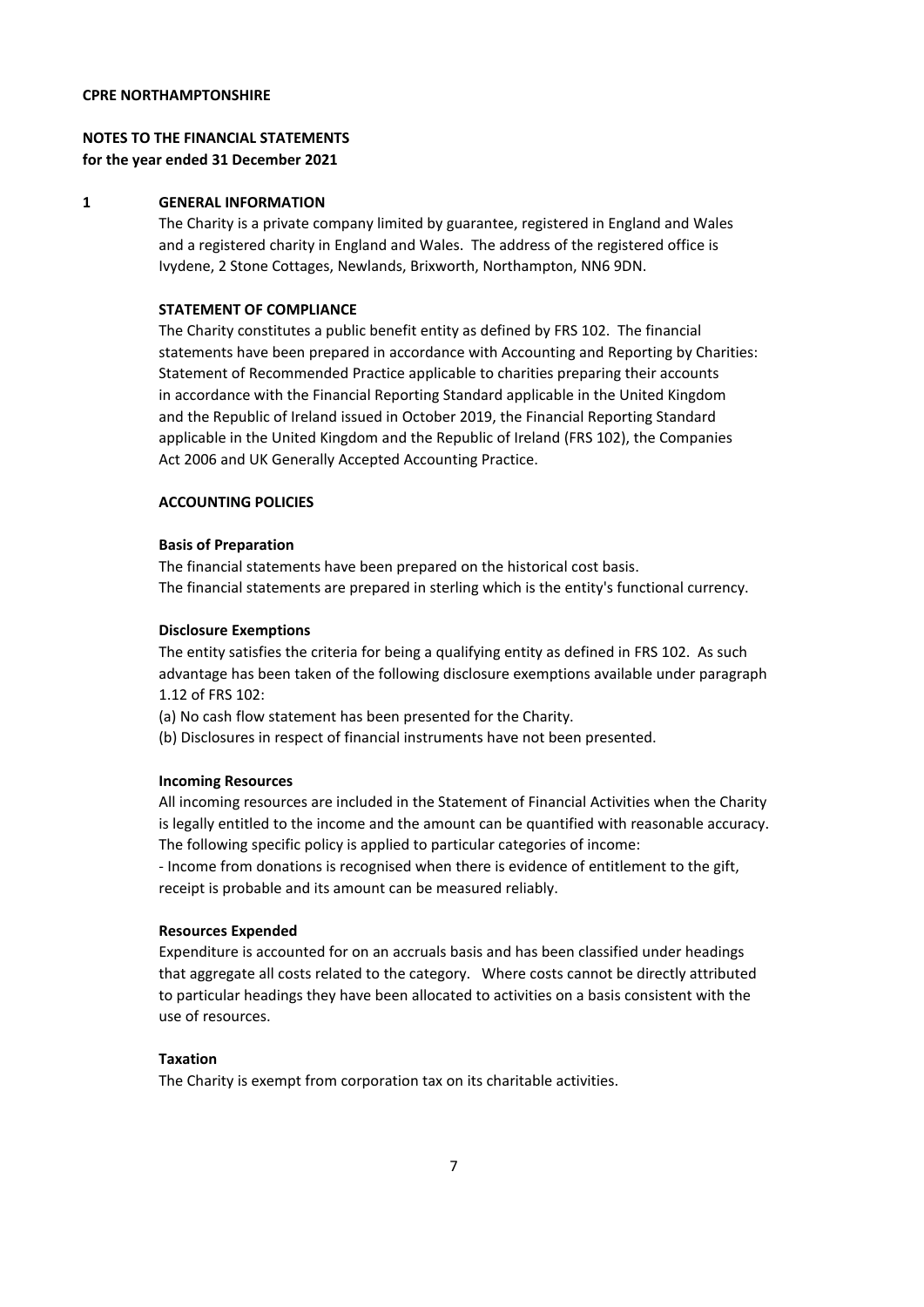## **NOTES TO THE FINANCIAL STATEMENTS for the year ended 31 December 2021**

## **1 ACCOUNTING POLICIES continued**

**Fund Accounting**

Unrestricted funds can be used in accordance with the objects of the Charity at the discretion of the Trustees.

Restricted funds can only be used for particular restricted purposes within the objects of the Charity. Restrictions arise when specified by the donor or when funds are raised for specific restricted purposes.

### **2 VOLUNTARY INCOME**

|   |                                             | 2021<br>£      | 2020<br>£ |
|---|---------------------------------------------|----------------|-----------|
|   | Subscriptions                               | 9,949          | 9,600     |
|   | Donations                                   | 446            | 366       |
|   |                                             | 10,395         | 9,966     |
| 3 | <b>ACTIVITIES FOR GENERATING FUNDS</b>      |                |           |
|   | Events and 50/50 draw                       | 719            | 443       |
|   | Sales of Icons of Northamptonshire          | 174            | 18        |
|   |                                             | 893            | 461       |
| 4 | <b>INVESTMENT INCOME</b>                    |                |           |
|   | <b>Bank Interest</b>                        | $\overline{2}$ | 18        |
| 5 | <b>COSTS OF GENERATING VOLUNTARY INCOME</b> |                |           |
|   | Staff costs                                 |                | 14,522    |
|   | Redundancy payment                          |                | 8,500     |
|   | Coronavirus Job Retention Scheme            |                | (5,704)   |
|   | Travel expenses                             |                | 461       |
|   | Office costs                                |                | 54        |
|   | Postage & telephone                         | 97             | 312       |
|   | Website costs                               | 530            | 382       |
|   | <b>Email communications service</b>         | 216            | 216       |
|   | Insurance                                   | 279            | 264       |
|   | <b>AGM</b> expenses                         | 125            | 250       |
|   | Sundry expenses                             | 292            | 272       |
|   | Publications                                | 2,364          | 2,185     |
|   | Planning roadshows                          | 35             | (72)      |
|   | Cost of Zoom                                | 144            |           |
|   | Design of new website                       | 600            |           |
|   |                                             | 4,682          | 21,642    |

Staff costs in 2020 included £500 of restricted expenditure.